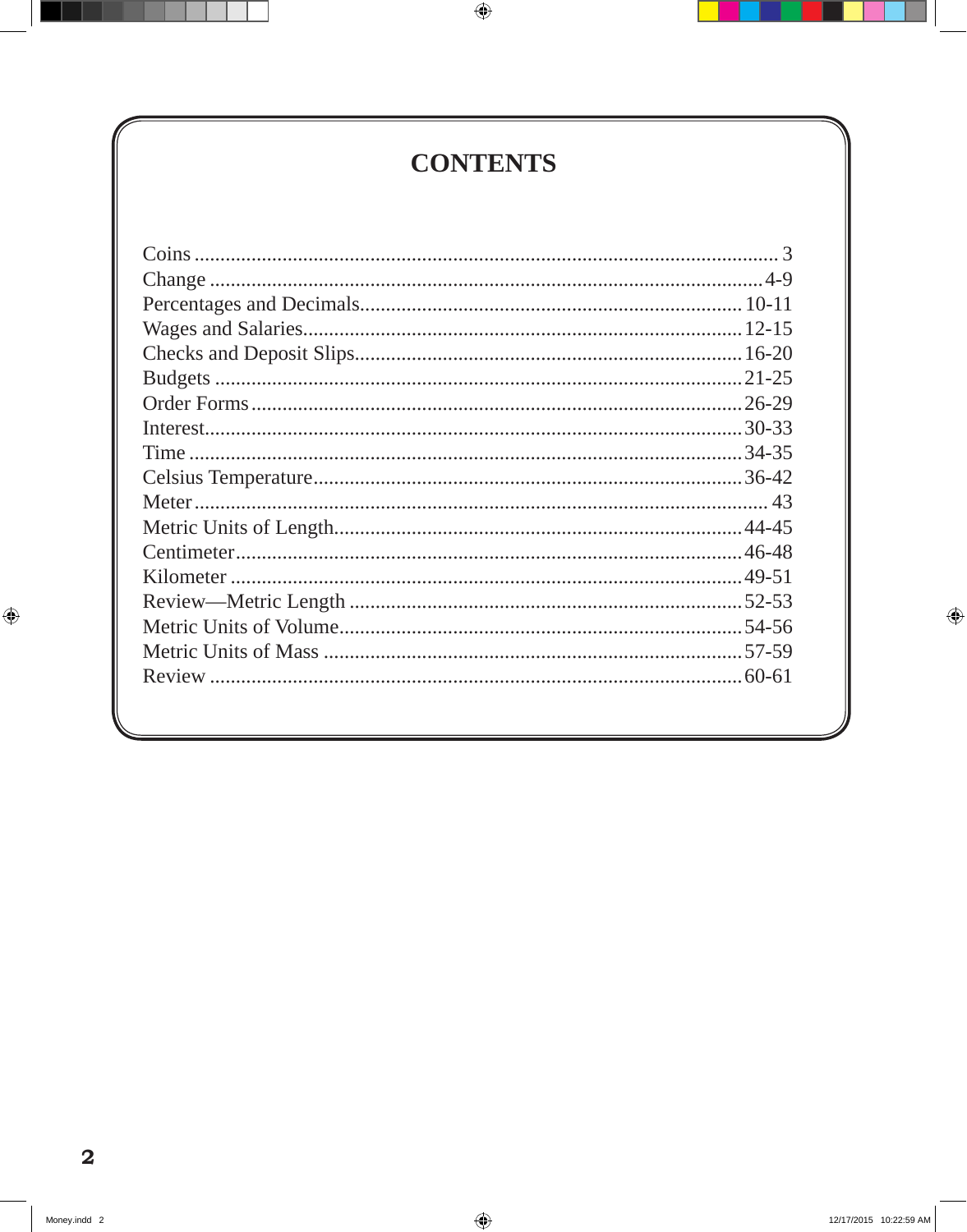

**3.**

=\_\_\_\_\_ ì







Coin identification and evaluation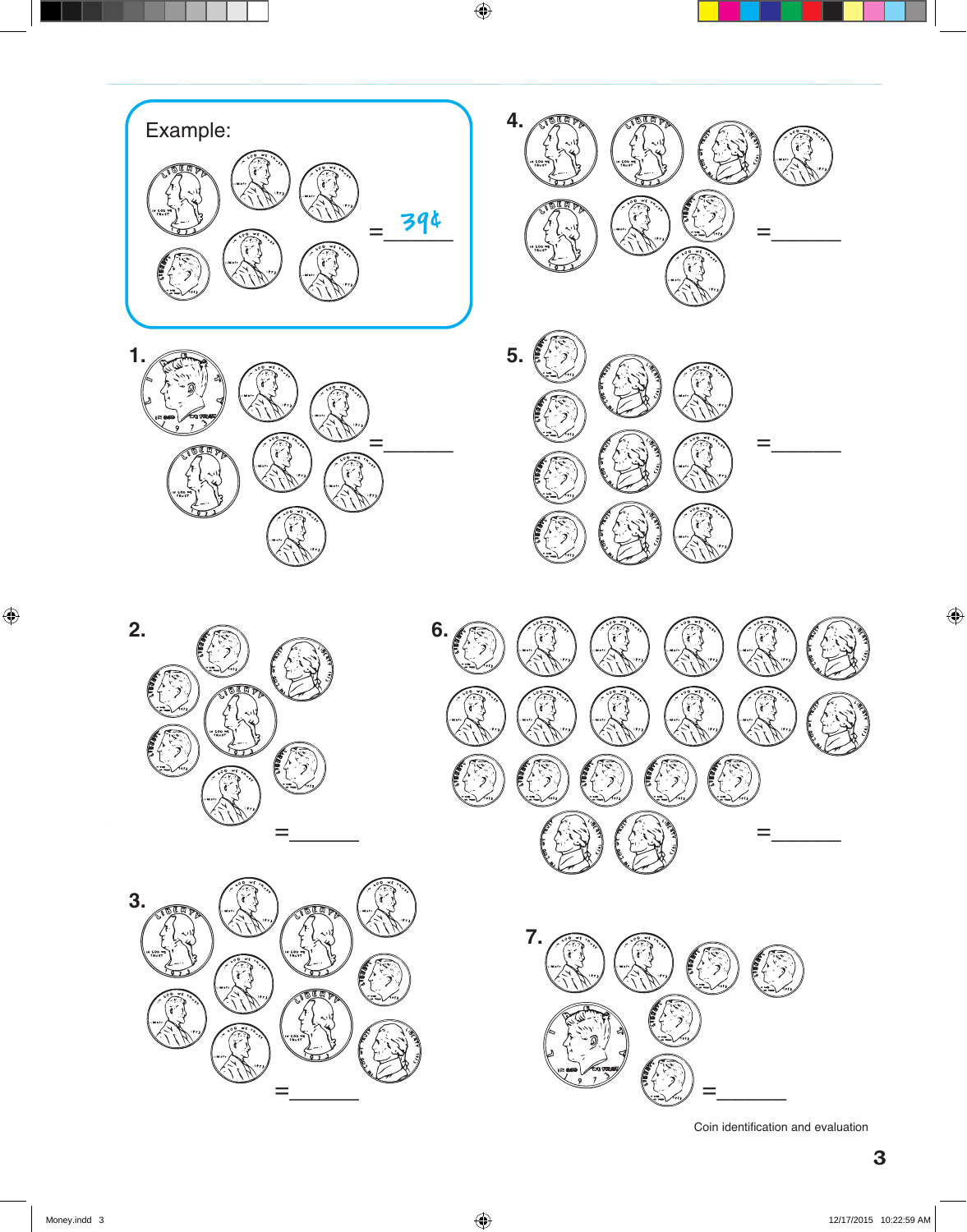The price of an item is \$0.73 and you pay \$1.00. Your change would be \$0.27.

Possible combinations of coins for \$0.27: 1 quarter and 2 pennies 2 dimes, 1 nickel, and 2 pennies 1 dime, 3 nickels, and 2 pennies 5 nickels and 2 pennies

| The price is: |                             | <b>Change from</b><br>\$1.00:                                                                                                                                                |     | Any combination<br>of coins:                                                                                         |
|---------------|-----------------------------|------------------------------------------------------------------------------------------------------------------------------------------------------------------------------|-----|----------------------------------------------------------------------------------------------------------------------|
| 1. \$0.47     | \$1.00<br>$-0.47$<br>\$0.53 | \$0.53                                                                                                                                                                       |     | I half dollar and 3 pennies<br>$=$ $\sim$                                                                            |
| 2. \$0.66     |                             |                                                                                                                                                                              | $=$ | <u> Alexandria de la contrada de la contrada de la contrada de la contrada de la contrada de la contrada de la c</u> |
| 3. \$0.31     |                             |                                                                                                                                                                              | =   |                                                                                                                      |
| 4. \$0.61     |                             |                                                                                                                                                                              | $=$ | <u> Alexandria de la contrada de la contrada de la contrada de la contrada de la contrada de la contrada de la c</u> |
| 5. \$0.15     |                             |                                                                                                                                                                              | =   | <u> 1989 - Johann Barn, mars ann an t-Amhain Aonaich an t-Aonaich an t-Aonaich ann an t-Aonaich ann an t-Aonaich</u> |
| 6. \$0.94     |                             |                                                                                                                                                                              | $=$ | <u> 1980 - Johann Barn, mars ann an t-Amhain an t-Amhain an t-Amhain an t-Amhain an t-Amhain an t-Amhain an t-A</u>  |
| 7. \$0.42     |                             | $\mathcal{L}^{\mathcal{L}}(\mathcal{L}^{\mathcal{L}})$ and $\mathcal{L}^{\mathcal{L}}(\mathcal{L}^{\mathcal{L}})$ and $\mathcal{L}^{\mathcal{L}}(\mathcal{L}^{\mathcal{L}})$ | =   |                                                                                                                      |
| 8. \$0.23     |                             |                                                                                                                                                                              |     |                                                                                                                      |
|               |                             |                                                                                                                                                                              | =   |                                                                                                                      |
| 9. \$0.04     |                             |                                                                                                                                                                              | =   |                                                                                                                      |

Making change from \$1.00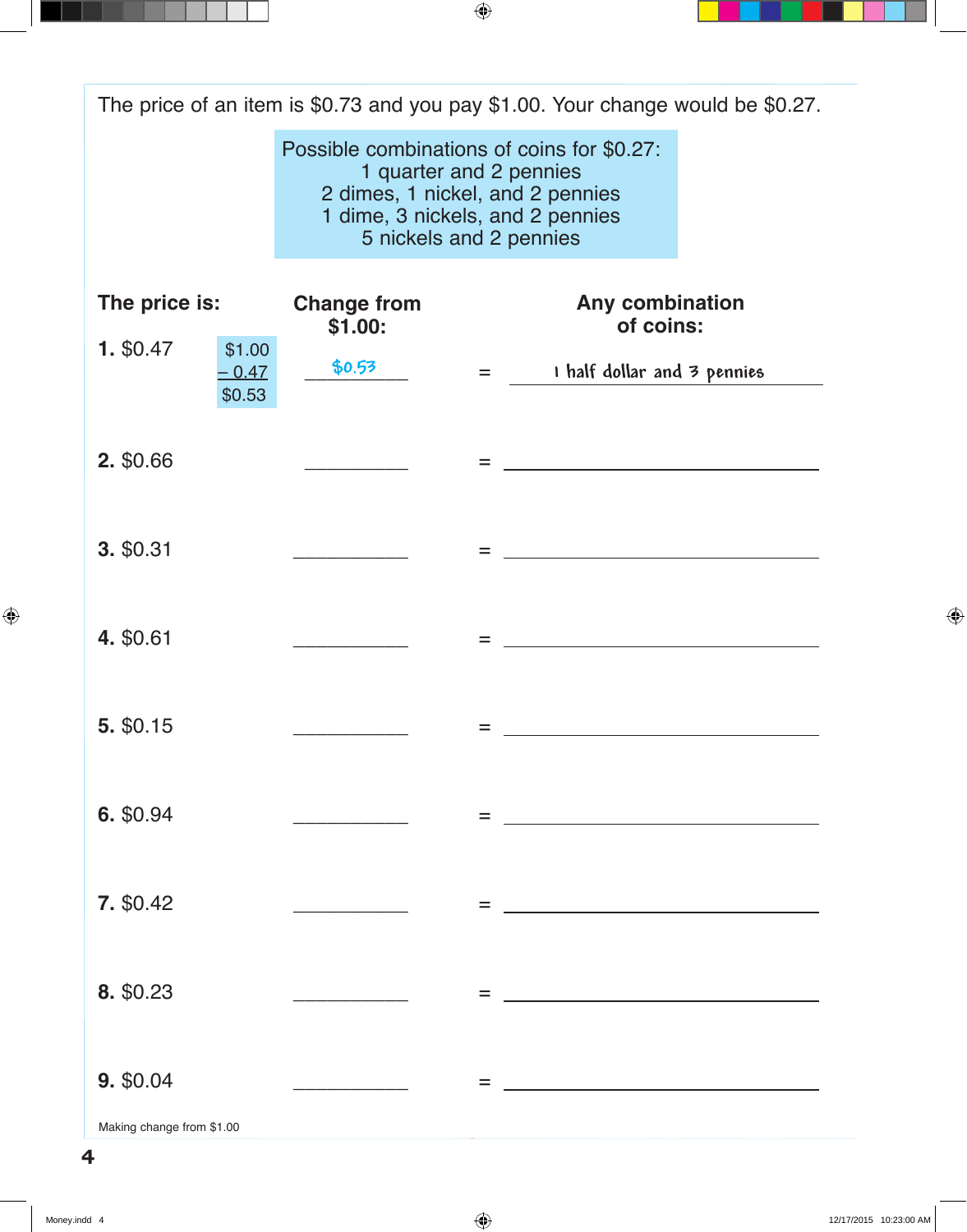| The price is: | <b>Change from</b><br>\$1.00:                                                                                                                                                                                                                                                   | <b>Least number of</b><br>coins possible:                                                                                                                                                                                                   |
|---------------|---------------------------------------------------------------------------------------------------------------------------------------------------------------------------------------------------------------------------------------------------------------------------------|---------------------------------------------------------------------------------------------------------------------------------------------------------------------------------------------------------------------------------------------|
| 1. \$0.76     | \$0.24                                                                                                                                                                                                                                                                          | 2 dimes and 4 pennies<br>$=$                                                                                                                                                                                                                |
| 2. \$0.19     |                                                                                                                                                                                                                                                                                 | $=$<br>the control of the control of the control of the control of the control of                                                                                                                                                           |
| 3. \$0.09     | $\mathcal{L}^{\mathcal{L}}(\mathcal{L}^{\mathcal{L}})$ and $\mathcal{L}^{\mathcal{L}}(\mathcal{L}^{\mathcal{L}})$ and $\mathcal{L}^{\mathcal{L}}(\mathcal{L}^{\mathcal{L}})$                                                                                                    | $=$<br><u> 1989 - Johann Stoff, fransk politik (d. 1989)</u>                                                                                                                                                                                |
| 4. \$0. 0     |                                                                                                                                                                                                                                                                                 | $=$<br><u>and the contract of the contract of the contract of the contract of the contract of the contract of the contract of the contract of the contract of the contract of the contract of the contract of the contract of the contr</u> |
| 5. \$0.34     | $\label{eq:2.1} \frac{1}{\sqrt{2}}\int_{\mathbb{R}^3}\frac{1}{\sqrt{2}}\left(\frac{1}{\sqrt{2}}\right)^2\left(\frac{1}{\sqrt{2}}\right)^2\left(\frac{1}{\sqrt{2}}\right)^2\left(\frac{1}{\sqrt{2}}\right)^2\left(\frac{1}{\sqrt{2}}\right)^2\left(\frac{1}{\sqrt{2}}\right)^2.$ | the control of the control of the control of the control of the control of the control of<br>$=$                                                                                                                                            |
| 6. \$0.45     |                                                                                                                                                                                                                                                                                 | $=$<br><u>and the contract of the contract of the contract of the contract of the contract of the contract of the contract of the contract of the contract of the contract of the contract of the contract of the contract of the contr</u> |
| 7. \$0.35     |                                                                                                                                                                                                                                                                                 | <u>and the state of the state of the state of the state of the state of the state of the state of the state of the state of the state of the state of the state of the state of the state of the state of the state of the state</u><br>$=$ |
| 8. \$0.93     |                                                                                                                                                                                                                                                                                 | $=$                                                                                                                                                                                                                                         |
| 9. \$0.61     |                                                                                                                                                                                                                                                                                 | $=$                                                                                                                                                                                                                                         |
| 10. \$0.7     |                                                                                                                                                                                                                                                                                 | $=$<br><u> 1989 - Johann Barn, mars eta bainar eta idazlea (</u>                                                                                                                                                                            |
| 11. \$0.24    |                                                                                                                                                                                                                                                                                 | $=$                                                                                                                                                                                                                                         |
| 12. \$0.56    |                                                                                                                                                                                                                                                                                 | =                                                                                                                                                                                                                                           |